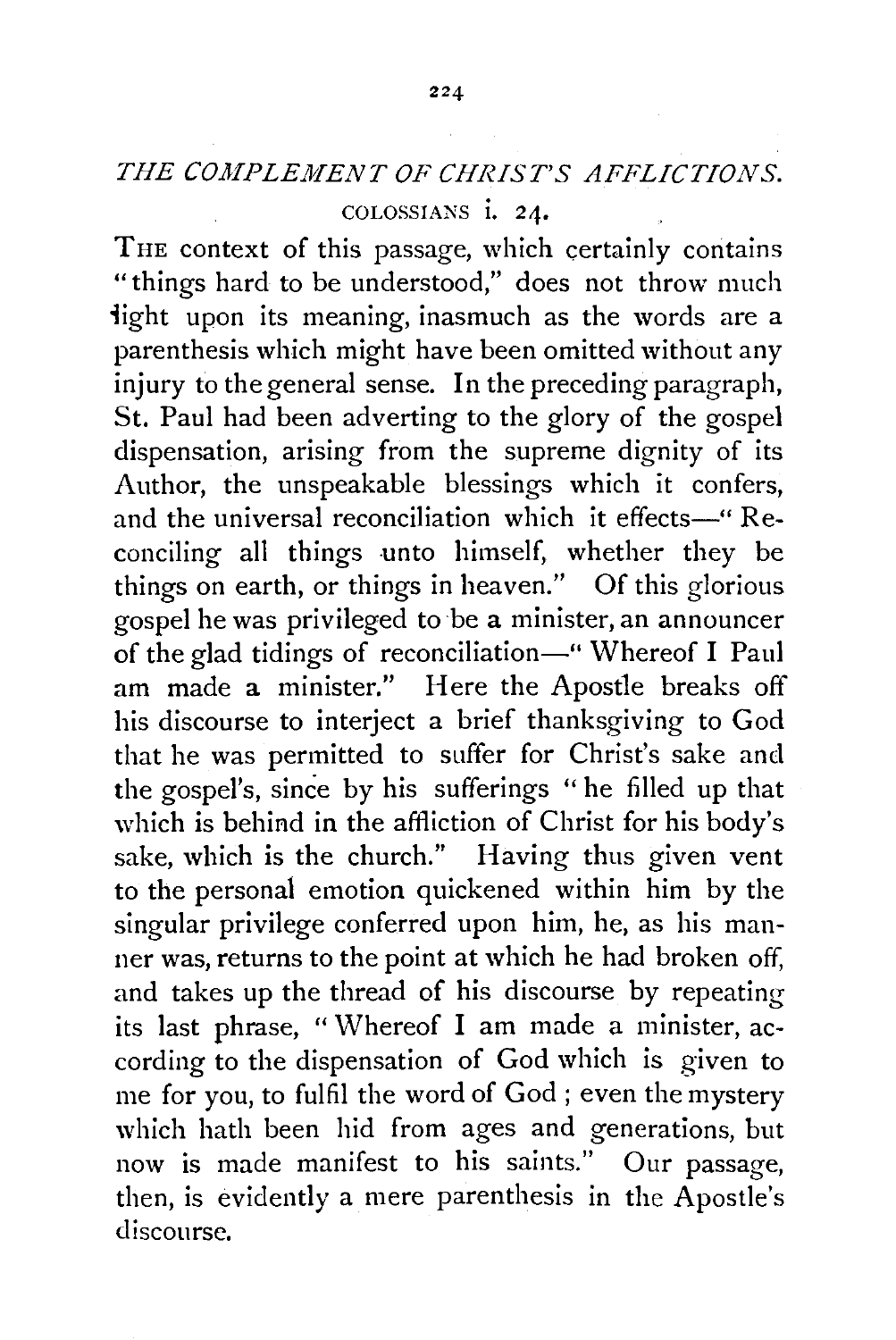The exegesis of the passage is as follows.  $Who$ : that is, "I, Paul," connected with the preceding words, " Whereof I Paul am made a minister." It is doubtful, however, if this word is in the original : the best manuscripts omit it. *Now:* not a particle of connection or transition, but of time, as is evident from its position in the original, and from the parenthetic nature of the Verse ; *now,* at this present time, in contrast with the past when he was made a minister. Either now, whilst reflecting on the glorious gospel which I am privileged to announce; or, rather, now, although a prisoner at Rome and in chains, although suffering for the cause of the gospel. *Rejoice:* joy in; the union of joy with suffering often occurs with this Apostle-"We glory in tribulation." *In my sufferings:* or, rather, "in sufferings," the pronoun not being in the original. His sufferings were not merely the sphere of his joy, "joy in the midst of sufferings," but the cause or the occasion of his joy-" joy on account of sufferings." *For you* : not "instead of you," or "in room of you"—there is here no reference to the idea of substitution-nor yet " on your account," but "on your behalf," " for your sake." *And fill up:* a double compound verb, not found elsewhere in the New Testament, signifying to fill up by way of compensation ; hence it may be rendered "supplement," or, rather, "complete." *That which is behind:* indicating what was yet wanting in the afflictions of Christ to fill them up, or to render them complete. The word denotes " those things which are lacking." The nearest approach to it is. "deficiencies," though without precisely implying that there was any positive defect in the afflictions of Christ. Our own Version is not inappropriate, "that which VOL. VII, T5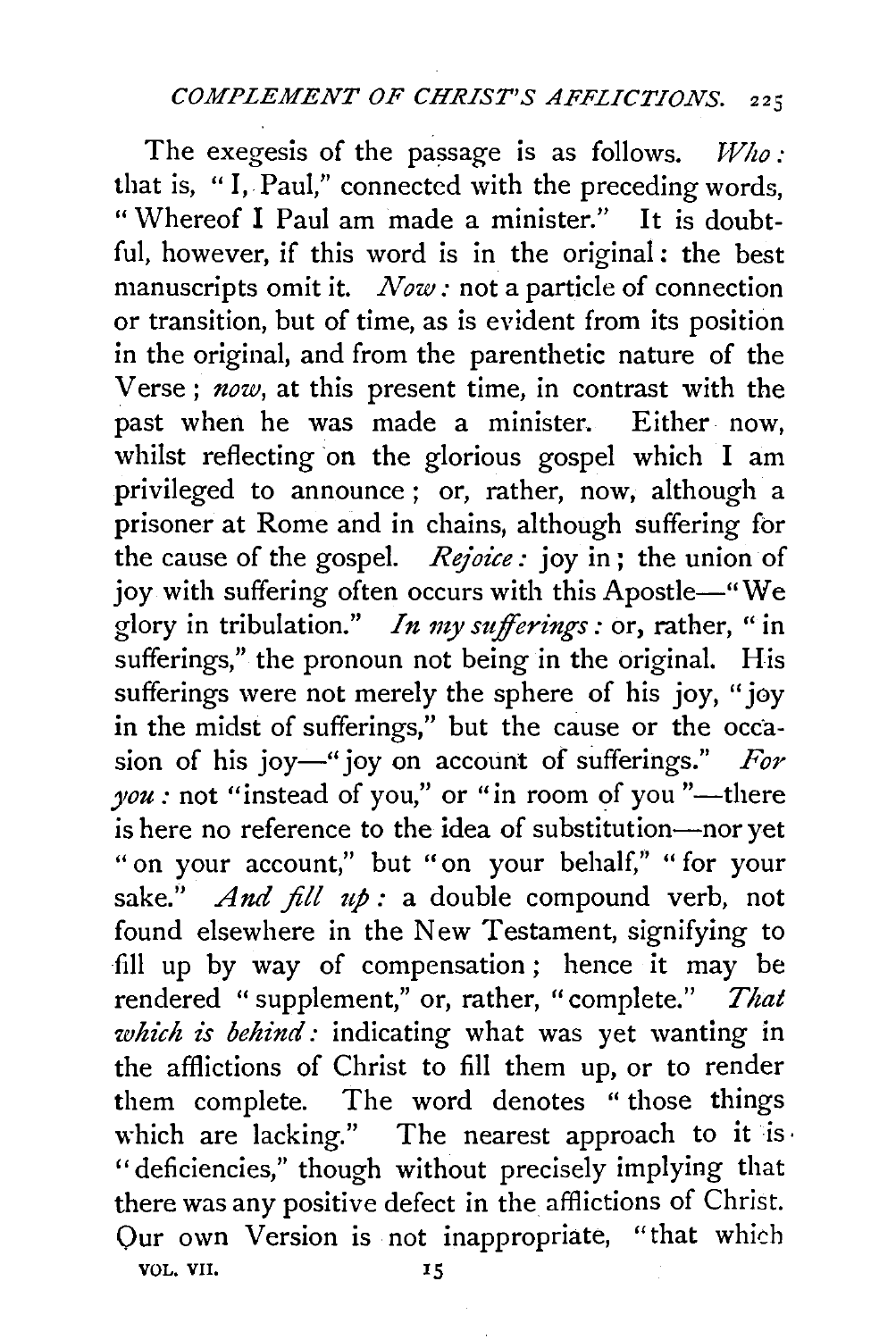## 226 *COMPLEMENT OF CHRIST'S AFFLICTIONS.*

remains behind." *Of the afflictions*: a different word from that rendered " sufferings " in the former clause : it does not denote the vicarious suffering of Christ, but his afflictions. *Of Christ:* not the afflictions of which Christ was the cause, but of which He is the subject: his afflictions, the afflictions which He endures.  $I_n$  $my$  flesh: belonging to the verb "fill up," namely, fill up or complete in my flesh. Paul's sufferings in his flesh supplemented or completed what was lacking in Christ's afflictions. *For*: "for the sake of," "on behalf of." *His body :* there being here an antithesis of the Apostle's flesh and Christ's body. *Which is the church :* an explanation of what is meant by the body of Christ. So that the passage literally translated runs as follows : " Now I rejoice in suffering for your sake, and am completing in my flesh the deficiencies of the afflictions of Christ for the sake of his body, that is, the Church." The passage is beautifully rendered in Luther's translation : " Nun freue ich mich in meinem Leiden, dass ich für euch leide, und erstatte an meinem Fleisch was noch mangelt an Trübsalen in Christo für seinen Leib, welcher ist die Gemeine."

This being the exegesis of the passage, several interpretations may at once be dismissed as inadmissible. All those, for instance, which give a substitutionary meaning to the preposition *for,* as if Paul's sufferings were -vicarious like those of Christ, a meaning unsupported by this passage, and in evident contradiction· to the general scope of Pauline doctrine. So also we may dismiss all those meanings which regard the afflictions of Christ as those of which He is the cause; such as "afflictions which Christ sends," "afflictions of which Christ is the author." The genitive is not the genitive of agency,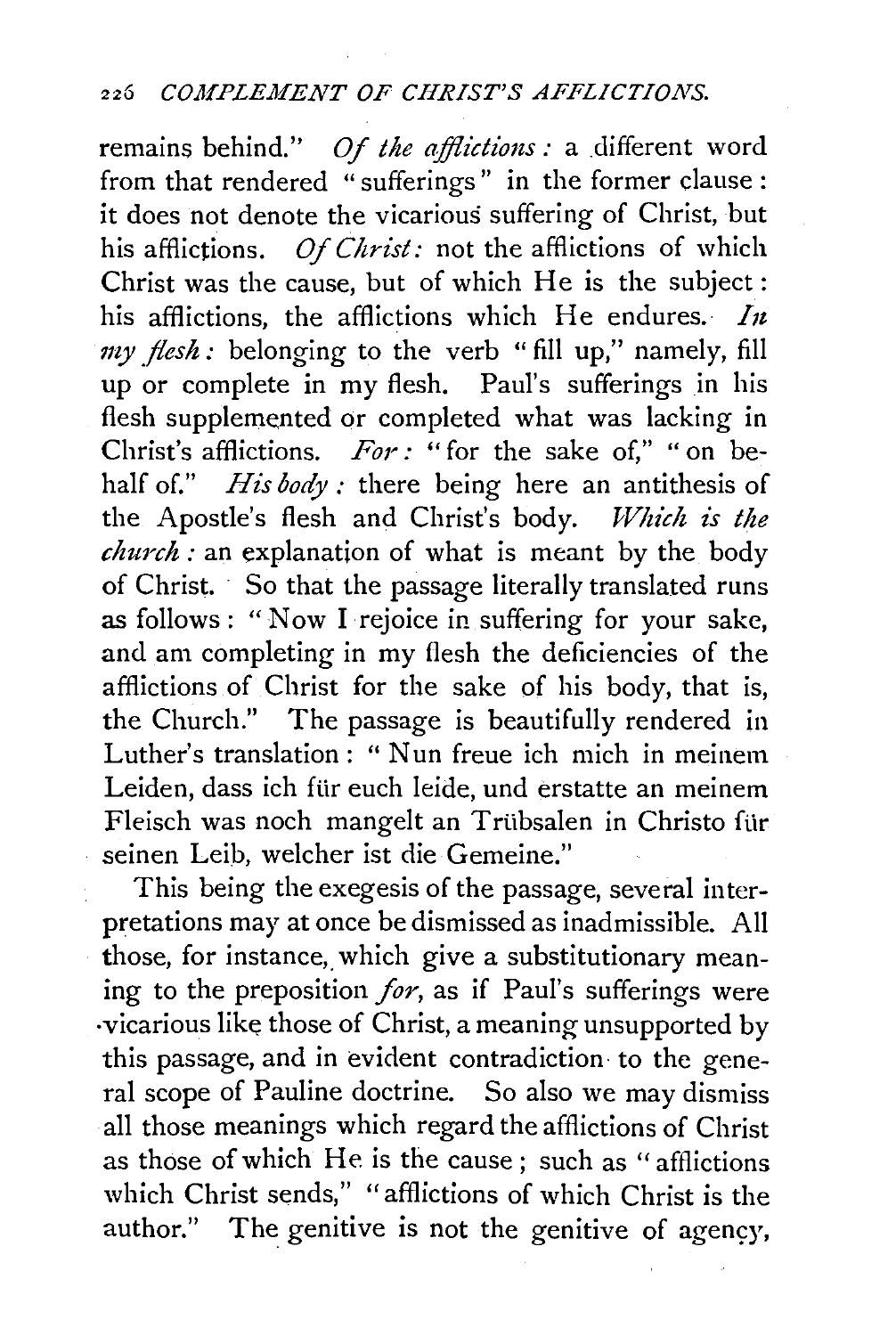but of possession. We may also omit those meanings which give a metaphorical or figurative interpretation to the afflictions of Christ ; such as "afflictions for the sake of Christ." All these are artificial explanations, employed to escape a difficulty. The afflictions are the afflictions endured by Christ.

Having thus dismissed without examination what we consider inadmissible interpretations, we now proceed to consider four of the most plausible meanings which have been attached to the words.

r. Some understand by what is wanting in Christ's .afflictions deficiencies in those sufferings which He endured for the reconciliation of his people. They suppose that there was a certain deficiency in the sufferings that Christ submitted to in order to reconcile the world to God, which deficiency had to be completed, or filled up, or supplemented, by the sufferings of St. Paul and of other followers of Christ.. A distinction is made between sufferings for the sake of .atonement and sufferings for the sake of reconciliation. The former refer to original sin, and are complete and infinitely sufficient; the latter refer to actual sins, and have to be supplemented by the sufferings of all who take up the cross for Christ's sake. The great argument for this view is that it gives a true and natural meaning to the words, and that it is supported by the -context, wherein the Apostle is discoursing on the blessings of. reconciliation with God through Jesus Christ. This, or something like this, is the meaning which the Romanists adopt, and which is supported by the majority of their divines. And it is chiefly on the above interpretation of this Verse that they maintain their doctrines of indulgences, works of super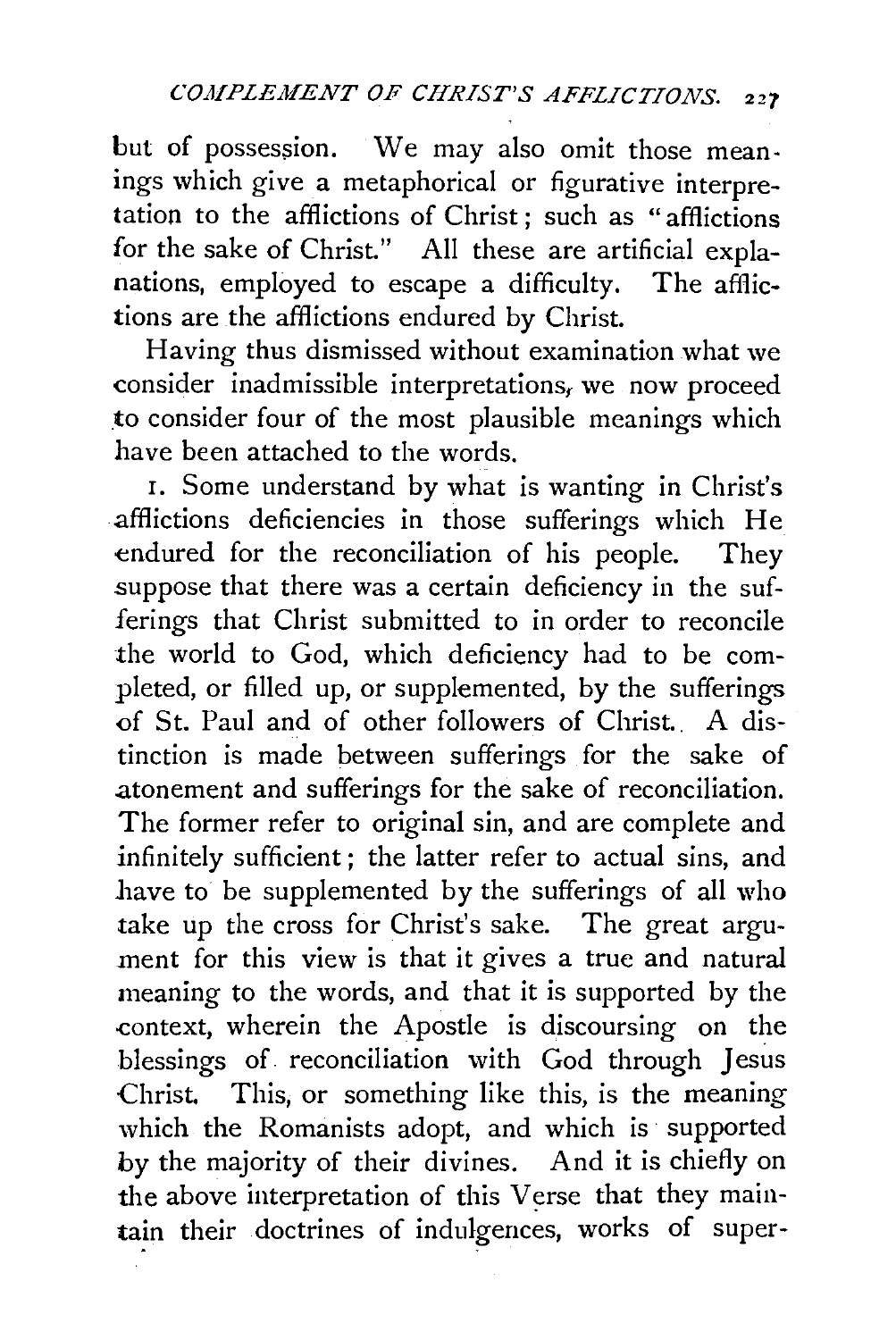erogation, and the transferable merits of the saintsdoctrines which, according to our Protestant notions. have given rise to the grossest abuses in the Christian Church. They assume that Paul's sufferings and the sufferings of other saints were meritorious, and that in this sense Paul by his sufferings filled up the deficiencies in the afflictions of Christ.

Such a view we consider not only as totally unsupported by this text, but as in direct variance with the views of St. Paul and the undoubted sense of Scripture. It involves the idea of substitution. But, as we have already seen, the words, strictly interpreted, do not admit of this idea; Paul suffered not in the room, but for the sake of the Church. It may indeed be asserted that substitution is contained in the notion of atonement, but not in the notion of reconciliation ; but, in reality, there is no essential difference between these two ideas : the atonement is the cause of our reconciliation. The distinction is not a scriptural one, and is introduced for a purpose. It is also to be observed that the Apostle does not speak of the sufferings, but of the afflictions of Christ; he employs a word which of itself does not necessarily imply the idea of meritorious suffering, but rather seems to exclude it. And certainly the above view is directly opposed to Paulinism. Nothing can be more alien to the theology of Paul than the assumption that there is any deficiency in the expiatory sufferings of Christ. And, indeed, the whole of Scripture is opposed to this view of the subject. The sufferings of Christ, as an atonement for sin and as the cause of reconciliation, are always represented as perfect. The sacrifice which He offered on Calvary is of infinite efficacy. " The blood of Jesus Christ his Son cleanseth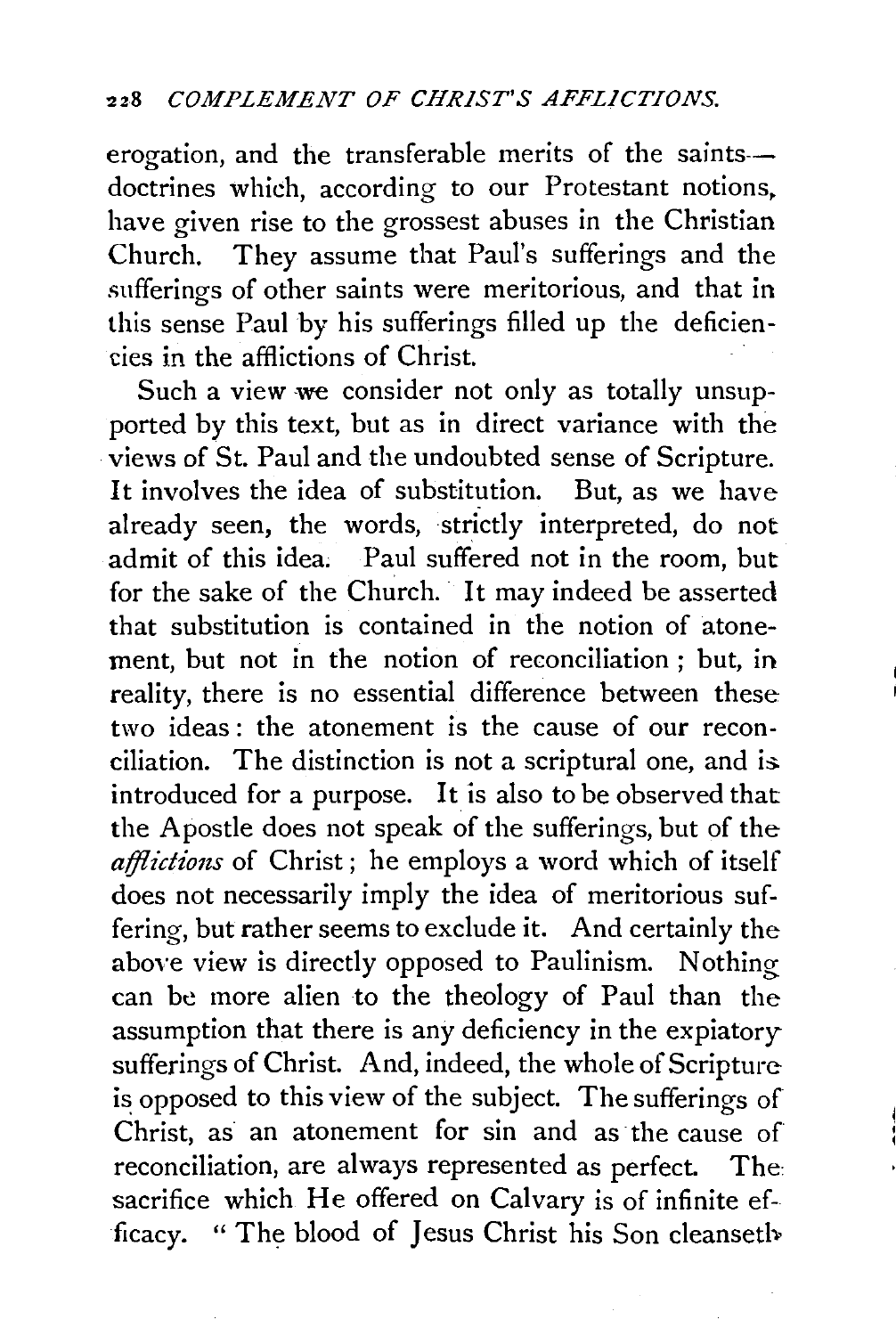us from all sin." Whatever be the meaning of this difficult passage it cannot possibly imply any defect or incompleteness in the expiatory sufferings of Christ which needs to be supplemented by the efforts or endurances of weak and sinful men.

2. Others consider the afflictions of Christ which have to be filled up, not as his expiatory sufferings, but as sufferings endured for the building up of his Church and for the confirmation of believers in the faith. According to this opinion, the sufferings of Christ are regarded from two points of view, sufferings for the sake of satisfaction, and sufferings for the sake of edification: they have their sacrificial efficacy and their ministerial utility. Considered sacrificially, the sufferings of Christ are perfect; He has offered, once for all, a complete atonement for the sins of the world. But considered ministerially, the sufferings of Christ are incomplete ; they are supplemented by the afflictions of the faithfuL The phrase, "the afflictions of Christ," is here employed, therefore, in its true and natural sense—the afflictions which He himself endured. This is the view advanced by Professor Lightfoot in his unrivalled commentary on the Epistle to the Colossians. "It is," he observes, "a simple matter of fact that the afflictions of every saint and martyr do supplement the afflictions of Christ. The Church is built up by repeated acts of self-denial in successive individuals and successive generations. They continue the work which Christ began. They bear their part in the sufferings of Christ; but St. Paul would have been the last to say that they bear their part in the atoning sacrifice of Christ."

Notwithstanding the high authority by which this view has been advanced and supported, and the natural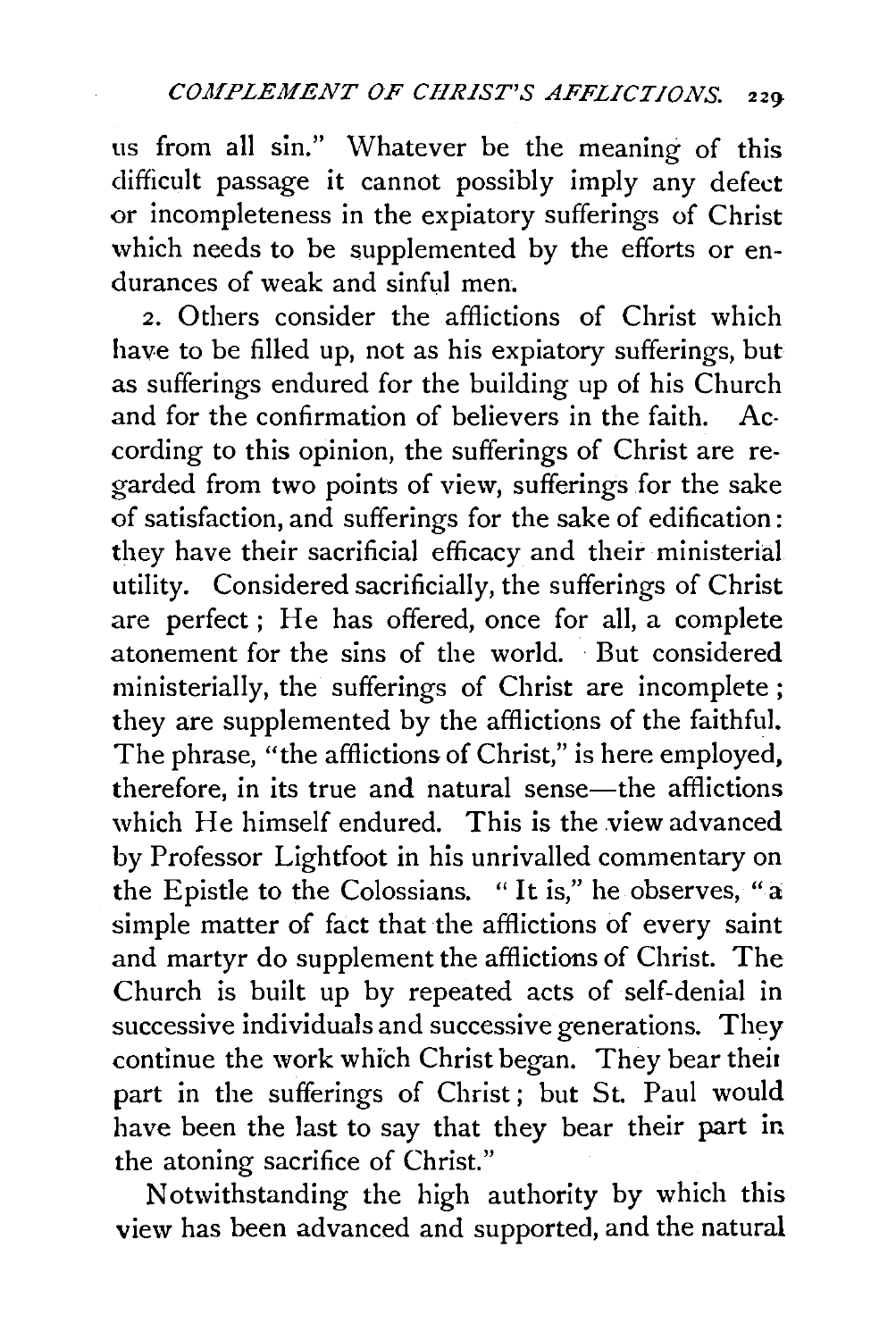sense which it gives to the phrase, "the afflictions of Christ," we must regard it as hazy and far-fetched. No such distinction of the sufferings of Christ as those for satisfaction and those for edification is to be found in Scripture; nor is there any ground for affirming that the one is complete and the other incomplete. Although the sufferings of Christ *are* an example for our imitation, viewed as an instance of self-sacrifice, and the sufferings of the saints are for the edification of the Church, considered as examples of faith and patience ; yet it would afford but a doubtful and mystical meaning to affirm that the afflictions of believers complete the afflictions of Christ in the building up of his Church. Such a meaning does not lie on the surface, and would not suggest itself to the first readers of the Epistle. With the profoundest respect for the great commentator who has advanced it, we are nevertheless compelled to dismiss it as obscure, unsatisfactory, and fanciful.

3· A third and more plausible interpretation is that which takes St. Paul's sufferings as similar and almost coincident with Christ's afflictions. The sufferings of Paul were in an important sense the sufferings of Christ. He drank of the same bitter cup, and was baptized with the same baptism. He trod the same path of sorrow. And more especially those sufferings which he endured for the sake of the gospel were the afflictions of Christ. Take Christ away, and his sufferings would cease ; he would no longer suffer persecution. Thus, then, in his flesh, in his own person, he filled up that which was behind in the afflictions of Christ. He endured sufferings like those of his Lord; and. like his Lord, endured them for the sake of the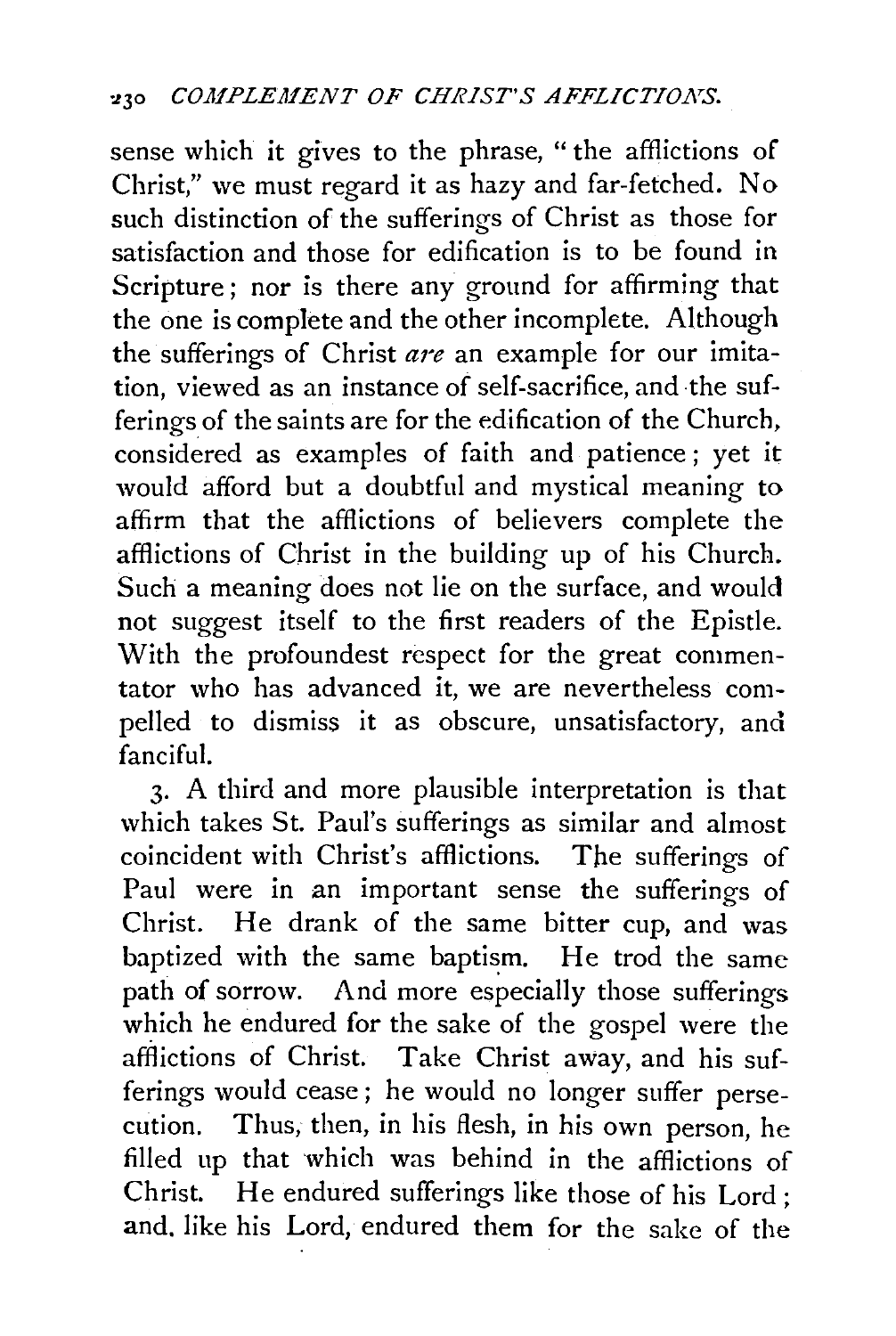Church. This is the view advanced by Meyer, perhaps the greatest of modern exegetes. "Paul," he observes, " describes his own sufferings as *afflictions of Christ*, in so far as the apostolic suffering in essential character was the same as Christ endured. The collective mass of these afflictions is conceived in the form of a definite measure. He only who has suffered all has filled up that measure." And he gives the following interpretation to the passage: " I rejoice on account of the sufferings which I endure for you, and am in the course of furnishing the complete fulfilment of what in my case still remains in arrear of fellowship of affliction with Christ." The same view has been adopted by Schleiermacher, Huther, Winer, and other distinguished German theologians.

There are numerous passages in Scripture which seem to confirm this view. Thus St. Paul expresses his desire "to know Christ, and the power of his resurrectioa, and the fellowship of his sufferings, being made conformable to his death." And again he says : " As the sufferings of Christ abound in us, so our consolations also abound by Christ." " If we suffer with him, we shall also reign with him." There is therefore a similarity almost amounting to identity between the sufferings of Christ and the sufferings of believers. When a man endures any loss, or pain, or persecution, for righteousness' sake, which he might have escaped but for his devotion to Christ and Christ's will, he is a partaker of Christ's sufferings, a fellow-traveller with Him along that path of sorrow which leads to glory. Thus he, on his part, fills up in his flesh that portion of the afflictions of Christ which has been allotted to him, not for his own discipline in righteousness alone,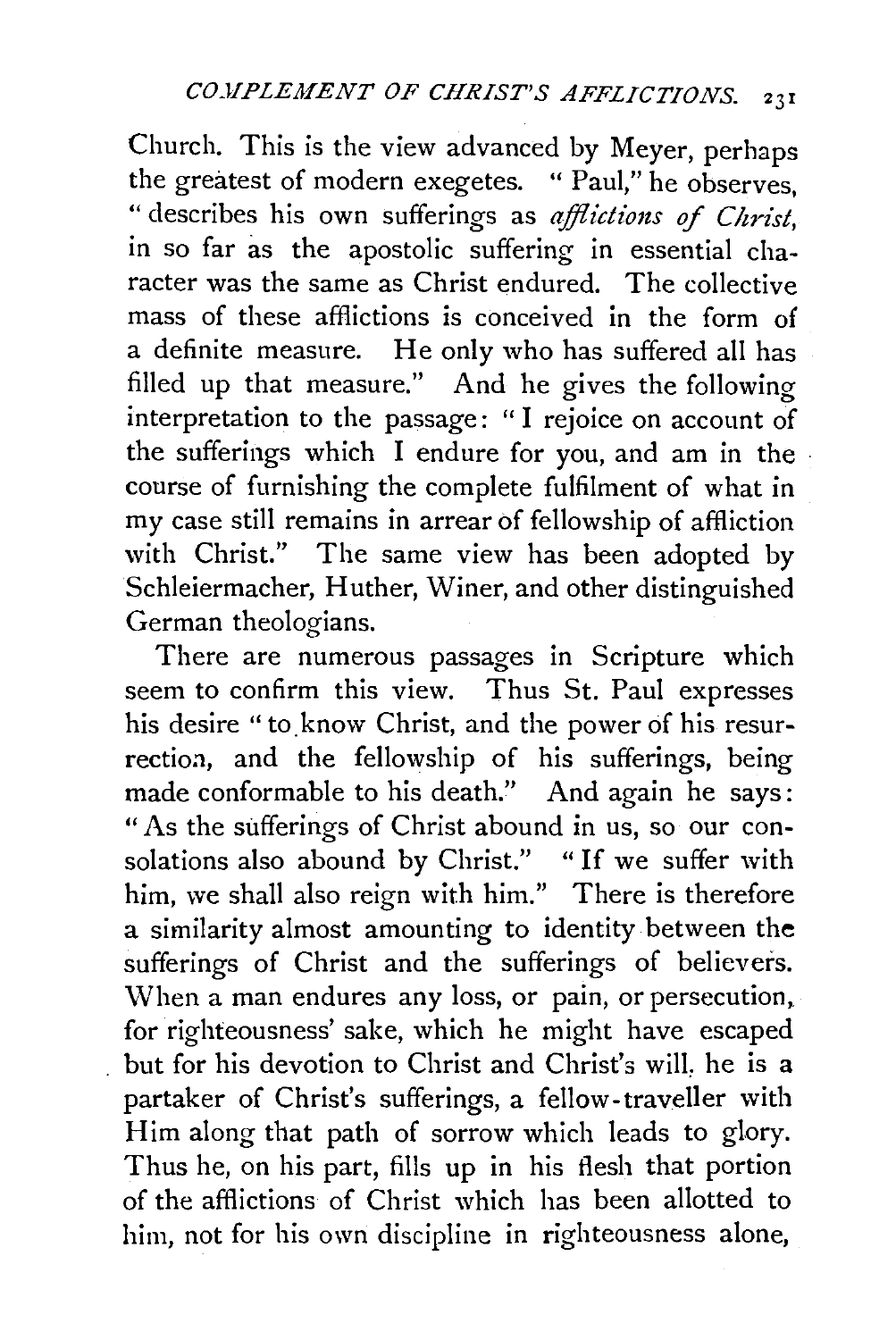but also for the edification of his fellow-believers, " for his body's sake, which is the church." This view, however, though it approaches, does not come up to, the full meaning of the passage. The afflictions of Christian men may certainly, in an important sense, be called the afflictions of Christ ; but, according to this view, they are not his in point of fact, but only metaphorically and analogically : they are only sufferings which *resemble* those of Christ. So that, in reality, this view gives a figurative interpretation to Christ's sufferings, and so far is forced and unnatural. The words appear to demand that the phrase " the afflic- . tions of Christ" should denote the afflictions which He Himself actually endured *or* endures. And, moreover, this view hardly gives any distinct sense to the principal clause in the Verse—*filling up that which is behind*, or lacking, in the afflictions of Christ. The idea of deficiency in the suffering of Christ Himself-a deficiency that must be made good- is overlooked or omitted. And hence we are disposed to reject this view also as not sufficiently exhaustive.

4· A fourth view is that which considers the afflictions of Christ as his own afflictions in his body, the Church. According to this view, the afflictions of Christ are not those which He personally endured while He was on the earth, but those which He now mystically endures in heaven-a view which ·is supported, if not justified, by the explanatory words, "for his body's sake, which is the church." These words are held to afford the key of the whole passage. Christ's body, the Church, has its complement of suffering to endure ; and St. Paul, as a member of that body, by his sufferings filled up *his* part, which was wanting in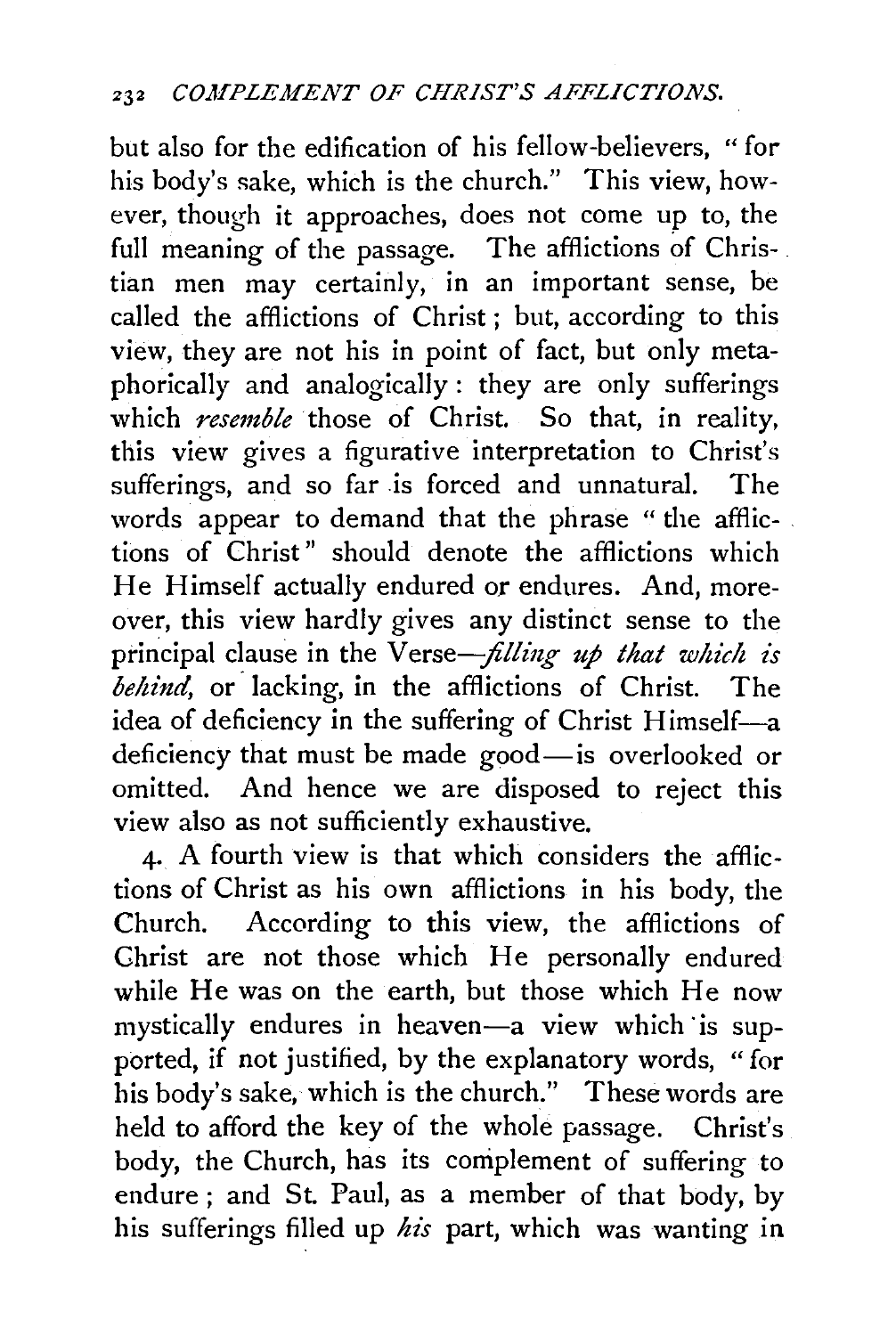the way of completion, though not in the way of substitution.

Christ, who once suffered in his person, still suffers in his Church. There is a mystical union between Him and his people, a principle of identity. The Church is his body, and if one member of the body suffers, all the members suffer with it. Thus our Lord, when He encountered Paul on his way to Damascus, accused him of persecuting, not his Church, but Himself. "I am Jesus whom thou persecutest." There is a living sympathy between Christ and his people. "In all their afflictions he is afflicted." And these sufferings of Christ's body have to be filled up; *i.e.*, every member of that body has a certain measure of suffering allotted to him, and must do his part in the common work. The sufferings of the whole Church, from its birth down to the end of time, is the measure which requires to be filled up; and each believer adds his *quotum*, until at length, when the measure is filled up, Christ's body, as He Himself, will be received into glory everlasting.

This is the view adopted by many of our most distinguished commentators and Biblical critics,  $-$  by Chrysostom and Augustine in the ancient Church ; by Calvin, Luther, and Melancthon among the Reformers ; by Bengel, Whitby, and Doddridge; and, more recently, by Olshausen, De Wette, Alford, Ellicott, Wordsworth, Conybeare, and Eadie. "As," says Calvin, '' Christ has once suffered in his own person, so He suffers daily in his members, and in this way there are filled up those. sufferings which his Father hath appointed for his body the Church." "The afflictions of Christ," observes Olshausen, "can be understood subjectively of the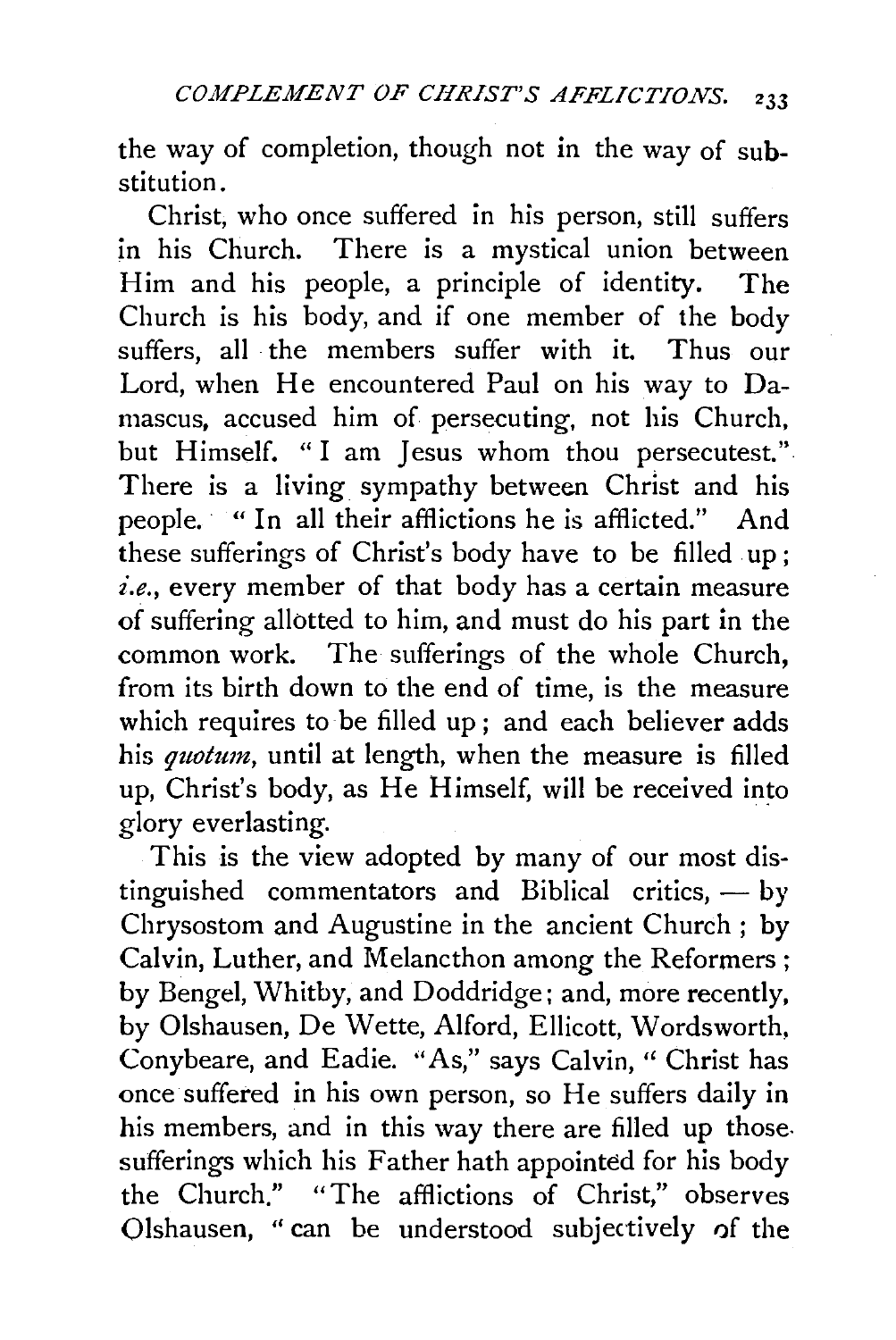but also for the edification of his fellow-believers, " for his body's sake, which is the church." This view, however, though it approaches, does not come up to, the full meaning of the passage. The afflictions of Christian men may certainly, in an important sense, be called the afflictions of Christ ; but, according to this view, they are not his in point of fact, but only metaphorically and analogically : they are only sufferings which *resemble* those of Christ. So that, in reality, this view gives a figurative interpretation to Christ's sufferings, and so far is forced and unnatural. The words appear to demand that the phrase " the afflictions of Christ" should denote the afflictions which He Himself actually endured *or* endures. And, moreover, this view hardly gives any distinct sense to the principal clause in the Verse-*filling up that which is* behind, or lacking, in the afflictions of Christ. The idea of deficiency in the suffering of Christ Himself-a deficiency that must be made good- is overlooked or omitted. And hence we are disposed to reject this view also as not sufficiently exhaustive.

4· A fourth view is that which considers the afflictions of Christ as his own afflictions in his body, the Church. According to this view, the afflictions of Christ are not those which He personally endured while He was on the earth, but those which He now mystically endures in heaven-a view which ·is supported, if not justified, by the explanatory words, " for his body's sake, which is the church." These words are held to afford the key of the whole passage. Christ's body, the Church, has its complement of suffering to endure ; and St. Paul, as a member of that body, by his sufferings filled up *his* part, which was wanting in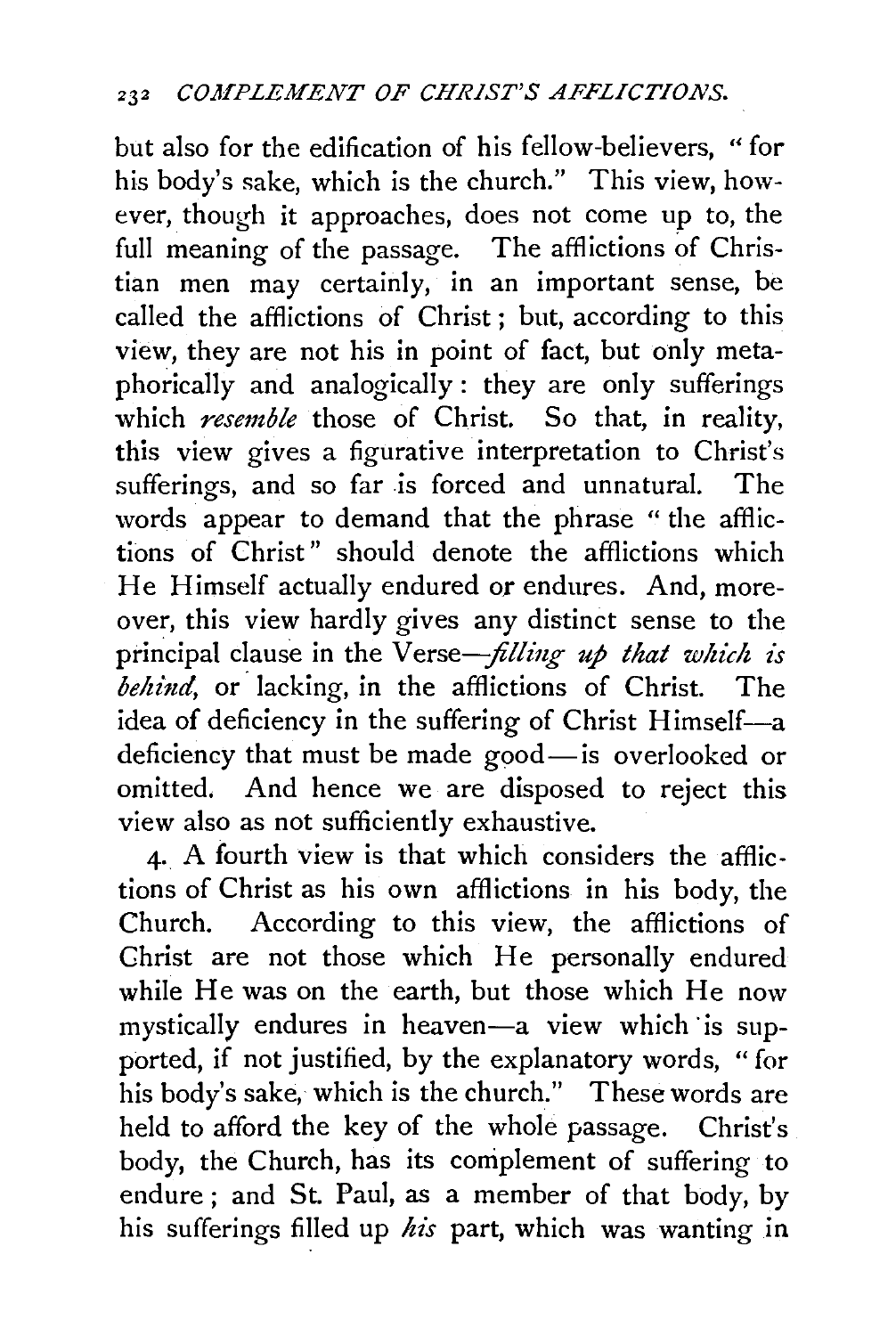the way of completion, though not in the way of substitution.

Christ, who once suffered in his person, still suffers in his Church. There is a mystical union between Him and his people, a principle of identity. The Church is his body, and if one member of the body suffers, all the members suffer with it. Thus our Lord, when He encountered Paul on his way to Damascus, accused him of persecuting, not his Church, but Himself. "I am Jesus whom thou persecutest." There is a living sympathy between Christ and his people. " In all their afflictions he is afflicted." And these sufferings of Christ's body have to be filled up; *i.e.*, every member of that body has a certain measure of suffering allotted to him, and must do his part in the common work. The sufferings of the whole Church, from its birth down to the end of time, is the measure which requires to be filled up; and each believer adds his *quotum*, until at length, when the measure is filled up, Christ's body, as He Himself, will be received into glory everlasting.

This is the view adopted by many of our most distinguished commentators and Biblical critics,  $-$  by Chrysostom and Augustine in the ancient Church ; by Calvin, Luther, and Melancthon among the Reformers ; by Bengel, Whitby, and Doddridge; and, more recently, by Olshausen, De Wette, Alford, Ellicott, Wordsworth, Conybeare, and Eadie. "As," says Calvin, '' Christ has once suffered in his own person, so He suffers daily in his members, and in this way there are filled up those. sufferings which his Father hath appointed for his body the Church." "The afflictions of Christ," observes Olshausen, "can be understood subjectively of the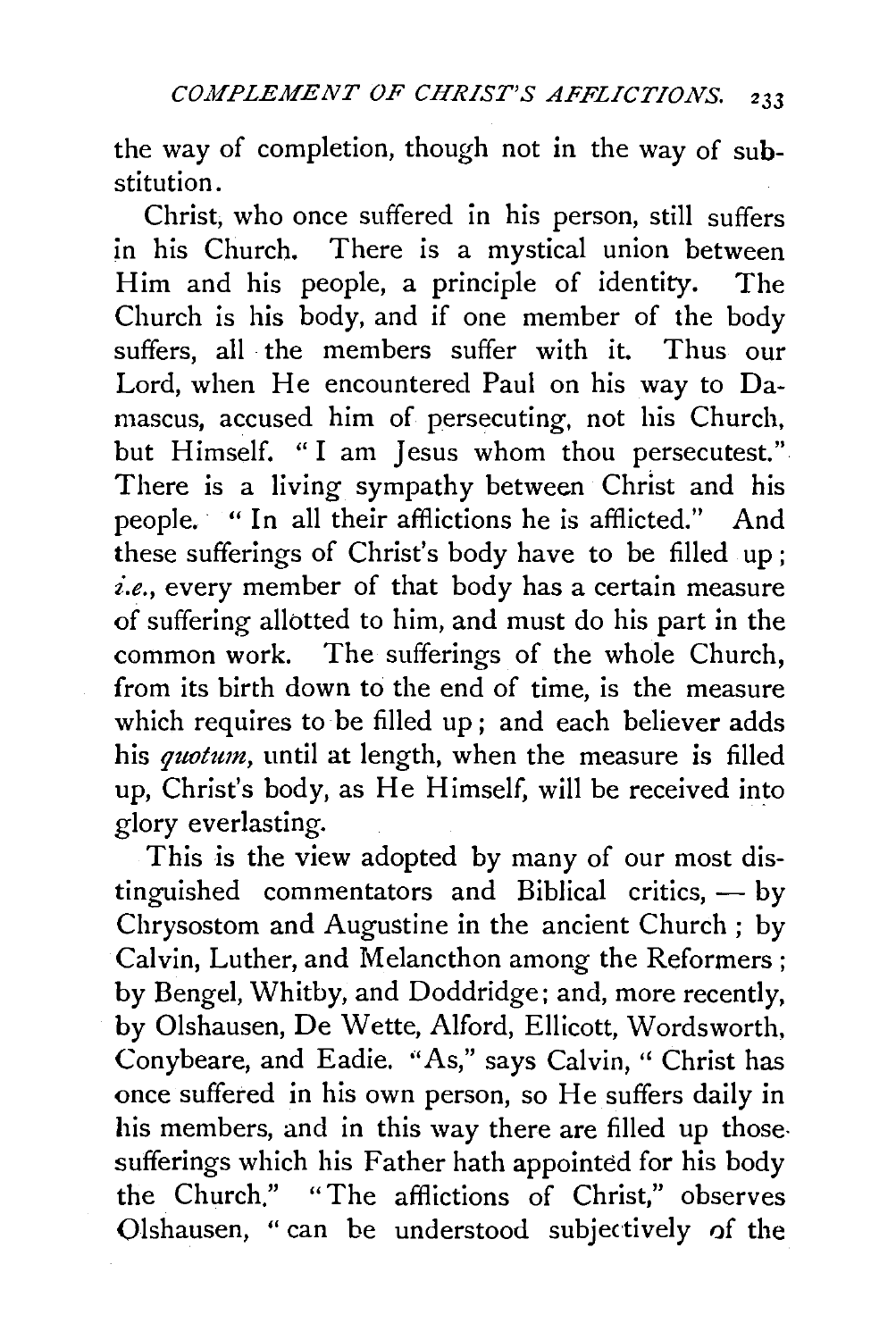mystical Christ alone; that is, of Christ so far as He fills the Church with his life and being. The Church of Christ, which had suffered much from the very beginning, is to endure more suffering still by the dispensation of  $God : a certain measure of suffering is allotted her,$ which must be filled up. St. Paul supplied that deficiency on his part by his sufferings in his flesh." "All the tribulations of Christ's body," observes Dean Alford, "are Christ's tribulations. Whatever the Church .has to suffer, even to the end, she suffers for her perfection in. holiness and her completion in Him; and the tribulations of Christ will not be complete till the last pang shall have past and the last tear have been shed. Every suffering saint of God in every age and position is in fact filling up, in his place and degree, the afflictions of Christ in his flesh, and on behalf of his bodr. Not a pang, not a tear, is in vain."

But before we adopt this view, several objections have to be considered and answered. (1) Such a view, it is said, gives a figurative interpretation of the afflictions of Christ: it refers not to those which He endures in person, but to those which He endures, metaphorically, in his Church ; whereas· we ought to take " the afflictions of Christ" as personal and real. But to this it may be replied that the interpretation is hardly figurative. The Scriptures speak of Christ as actually suffering in· his members. *How* this is the case; whether there is actual suffering, or whether there is a mere accommodation to our weaknesses, we do not know ; but still the analogy of Scripture justifies us in taking St. Paul's words in the sense for which we contend.  $(2)$ It is affirmed that such a view introduces an unmeaning tautology into the text, compelling us to read it as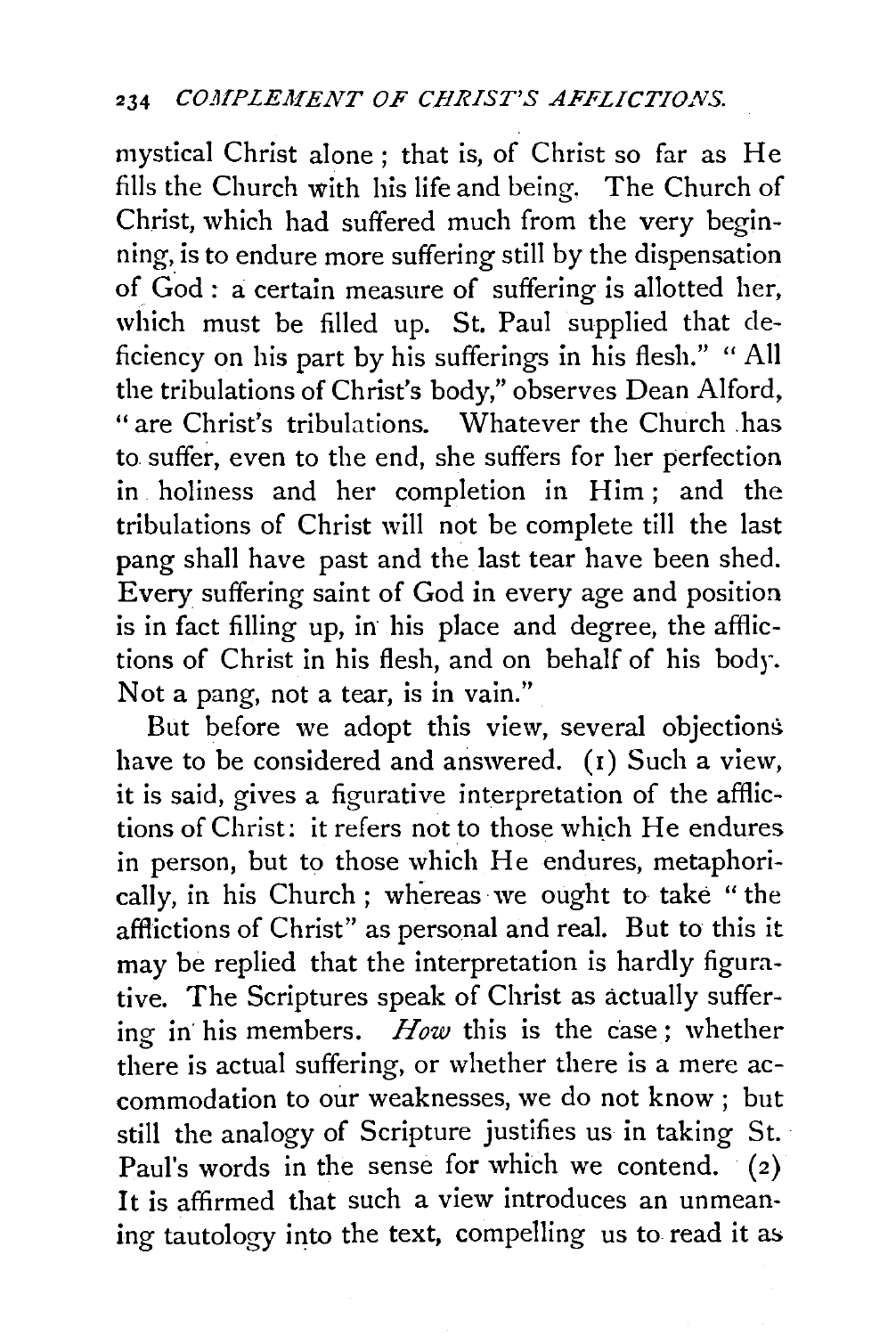$follows: "Who now reject in my suffering for you,$ and fill up in my flesh that which is lacking of the afflictions of Christ in his body for the sake of his body which is the Church." And certainly, at first sight, this appears to be the case ; but, on a closer examination, the tautology will somewhat disappear. The sufferings of each believer, and pre-eminently the sufferings of St. Paul, were not only a filling up of the complement of the afflictions of Christ's body, but were, moreover, and in addition, for the sake of the body, tending to its edification and perfection. (3) It is asserted that the idea of Christ suffering in the sufferings of his people is nowhere found in the New Testament. "He lives in his people ; his heart beats in them; He is mighty in them when they are weak; He is their hope, their life, their victory; but nowhere is it stated that He suffers in them. Crucified through weakness, He lives at the right hand of God, exalted above all heavens, beyond the reach of further suffering." But this, as we have already shewn, is not so. Does not the risen Christ accuse Paul when persecuting his disciples of persecuting Himself, as if He Himself suffered in the persecutions of his people? Is He not repeatedly said *to*  sympathize with us, and does not sympathy presuppose a certain degree of suffering ? We cannot tell how the sufferings of his people affect the exalted Saviour; but, whether in reality, or, anthropologically, in condescension to our weakness, suffering is ascribed to Him ; and our ignorance must not be allowed to deprive us of the rich consolation which the conviction of his sympathy affords us: for what can more effectually sustain us under the wrongs and sorrows of time than the assurance that so often as we suffer for righteousness' sake. He suffers in us and with us?